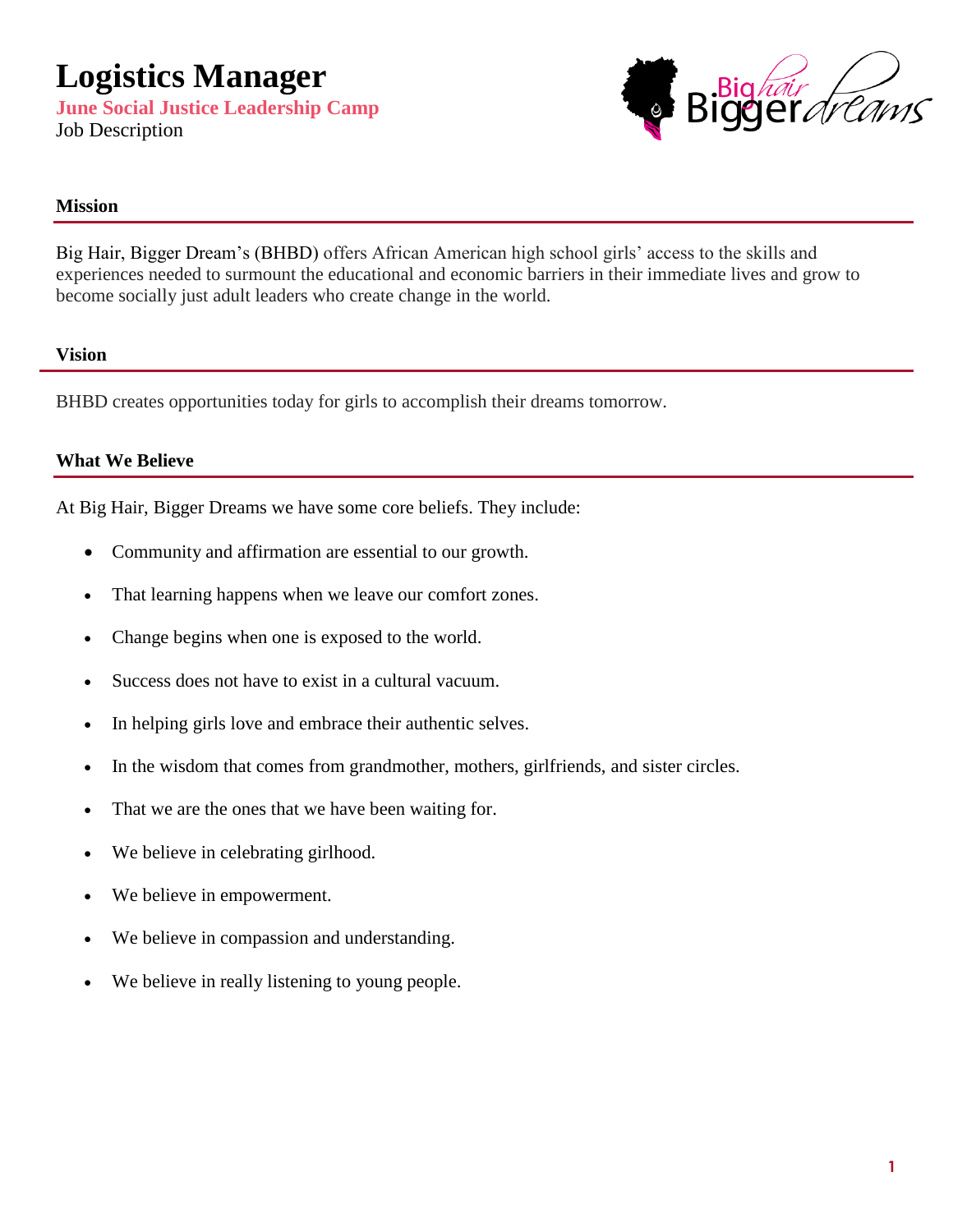**June Social Justice Leadership Camp** Job Description

# ig*háir*<br>JOET *d'é Arns*

#### **Position Overview**

The Logistics Manager is a successful young woman (current college student or recent college graduate) who is passionate about working with young African American girls. The Logistics Manager will be a part of the Big Hair Bigger Dreams team –she will have many opportunities to assist in camp planning, lead camp activities, contribute ideas, as well as develop personal and professional skills. The Logistics Manager will be called upon to help with the planning of the BHBD camps, manage many of the behind the scene camp operations, keep morale high among camp participants, work alongside the Instructional Manager and Instructional Assistant, as well as work with the participants of the camp to further their success. We are looking for a young woman with great personal skills, outgoing personality, a leader, a positive disposition, a creative thinker, flexibility, is well versed with the topic of social justice, using web based technology (specifically website design and movie making platforms such as Stupeflix, Wix, Weebly, and Vimeo), and comfortable owning the day to day operations outcomes of the camp. The Logistics Manager will spend less time interacting with camp participants and more time working with 2-3 Peer Mentors and working on projects independently.

Big Hair, Bigger Dreams is a startup non-profit organization. Successful candidates for this position will be able to think on their feet, be very flexible, is willing to develop enhanced processes, and have experience working in startup contexts. Successful Logistics Managers will be able to balance the many competing priorities on their plate while maintaining a positive, solution oriented attitude.

The following are some of the tasks and learning opportunities for the Logistics Manager:

- Be responsible for the day to day operations of the orientation, camp, and graduation
- Ensure that all paperwork is prepared, collected, and processed for the orientation, volunteer event, camp sign in, lunch delivery, and graduation event
- Support participants and Peer Mentors in creating personal biographies
- Assist the Instructional Facilitator with practicing the graduation routines with participants and Peer Mentors
- Co-lead the graduation with the Instructional Manager and Instructional Facilitator
- Co-lead the orientation with the Instructional Manager and Instructional Facilitator
- Ensure that camp participants have a joyful and positive camp experience
- Ensure that participants and Peer Mentors leave the camp with a greater level of self confidence
- **Ensure that participants and Peer Mentors leave the camp with a greater level of technology education**
- Ensure that participants and Peer Mentors leave the camp with a greater level of social justice leadership
- Generously provide positive affirmations to participants, and Peer Mentors throughout the camp experience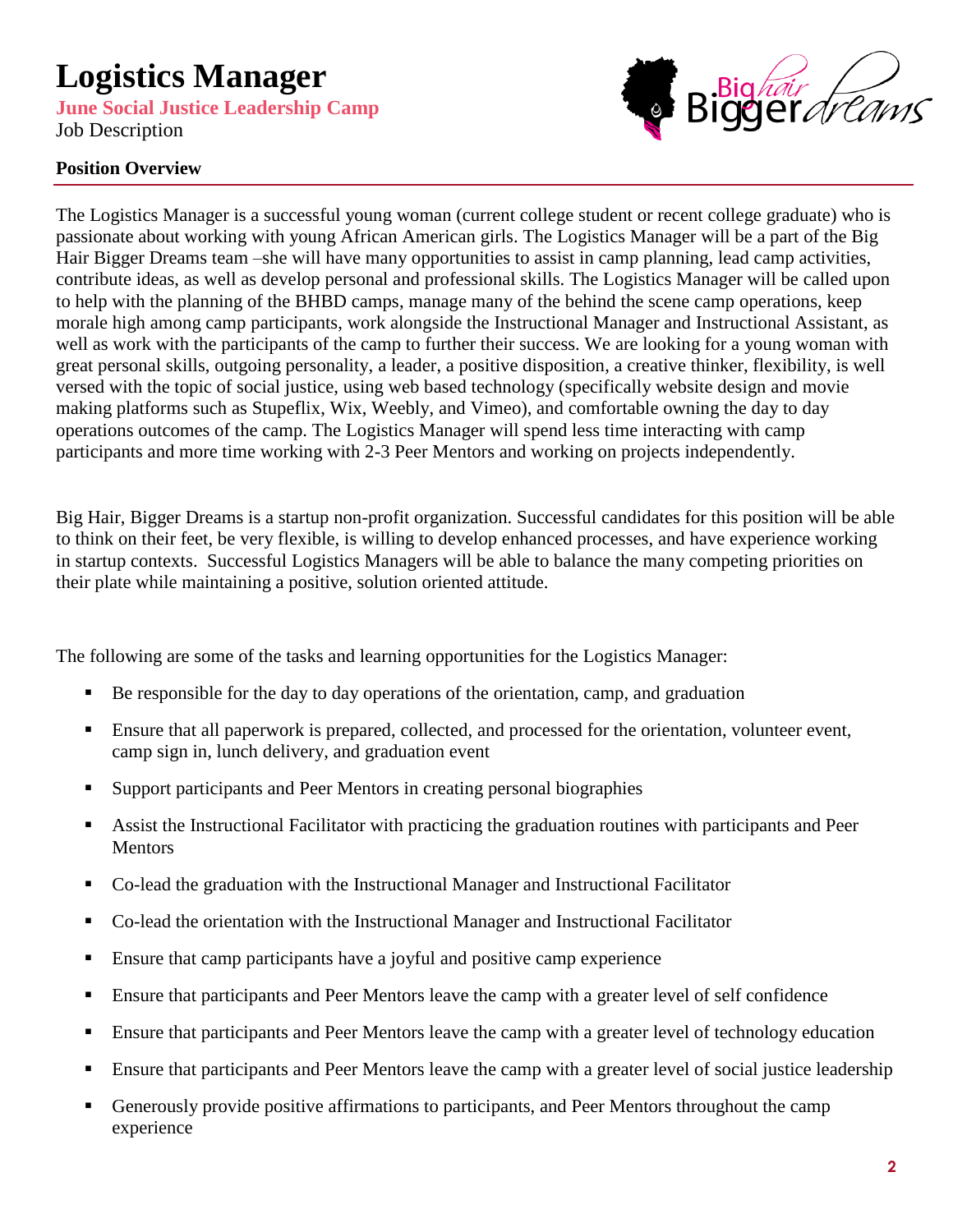**June Social Justice Leadership Camp**

Job Description



- Ensure that the tone of the camp is light and fun
- I Joyfully greet all participants and Peer Mentors as they enter the camp every day
- Positively engage all parents and visitors who visit the camp
- Ensure that all camp participants and Peer Mentors are picked up safely before departing the camp site
- Provide supportive and uplifting feedback to camp participants on a daily basis
- **Design instructional activities that encourage participants to think critically about their social justice** projects
- **Train Peer Mentors on how to utilize the video and photography equipment properly and safely**
- Train Peer Mentors on photo/video storage practices and ensure that they store all photos on a daily bases in an organized manner
- Ensure that the camp facility is clean each day prior to departure
- Spend time getting to know each girl personally
- Work closely with the Camp Director to ensure that the participants are meeting the desired program outcomes on a timely basis
- **•** Design and implement team building activities that lead to participants developing strong relationships
- Support Instructional Manager with the mid-camp check ins to ensure that participants are on track for graduation
- Be creative and solve problems
- Create and print graduation certificates for all campers
- Ensure that peer mentors publish high quality I Am a Dreamer film, camp experience film, and other duties as assigned
- Ensure that orientation paperwork is collected, filed, and digitized
- Ensure that tuition is paid or scholarships are recognized for all participants
- **Manage peer mentors to ensure that they complete their core responsibilities**
- Assist Instructional Manager with the folding and stapling of graduation programs
- Design and create graduation framed pictures for sponsors and donors
- Manage daily sign in process, follow up with families if there are absences or other attendance issues
- **Ensure that the pre and post surveys are completed by 100% of participants**
- **Ensure that peer mentors properly set up and break down the room each day**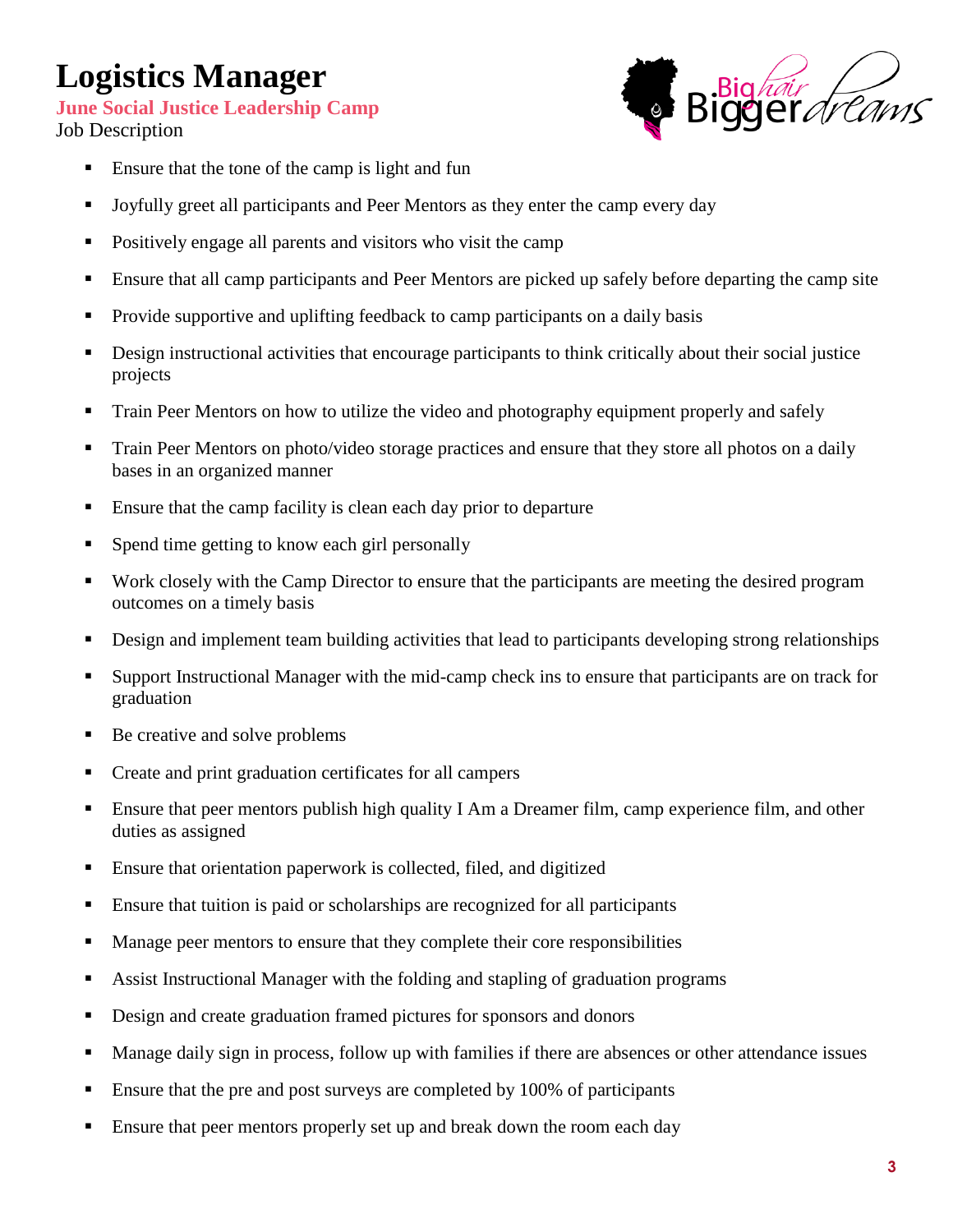**June Social Justice Leadership Camp**

Job Description



- Ensure that peer mentors are empowered to be leaders among their peers (i.e. empower peer mentors to make suggestions, provide feedback, develop new processes, and be creative)
- Ensure that peer mentors have a joyful and positive camp experience
- Work with Instructional Manager to develop opening and closing activities for each day of the camp

## **Time Commitment and Salary**

The Instructional Manager will work a total of 70-72 hours during the June Social Justice Camp. The camp dates are June 4th-June 11<sup>th</sup>. This position will earn a stipend of \$1,000. The person in the position will not be able to exceed 72 hours for the entire commitment. The Logistics Manager will be required to work the following hours:

- Pre-camp training on Friday May  $20^{th}$  from 4-8pm (4 hours)
- Pre-camp training on Saturday May  $22<sup>nd</sup>$  from 10-2pm (4 hours)
- Independent work time anytime between May  $23<sup>rd</sup>$  and May  $31<sup>st</sup>$  (3 hours)
- Site set up and final training Friday June  $3<sup>rd</sup>$  from 3pm-6pm (3 hours)
- Camp orientation Saturday June  $4^{th}$  9am-1pm (4 hours)
- Camp 9:30am-6pm Monday June  $6^{th}$ -Friday June  $10^{th}$  (42.5 hours)
- Camp site break down Friday June  $10^{th}$  from 6-8pm (2 hours)
- Graduation Celebration and camp wrap up Saturday June  $11<sup>th</sup>$  from 9am-5:00pm (7 hours)
- Debrief and wrap up session Sunday June  $12<sup>th</sup>$  from 5-7pm at Whittier Café (2 hours)

Lunches during the camp and a t-shirt will be provided (lunch is provided by Revolution Foods). The Logistics Manager will also be eligible for a letter of recommendation upon completion of a job well done.

\_\_\_\_\_\_\_\_\_\_\_\_\_\_\_\_\_\_\_\_\_\_\_\_\_\_\_\_\_\_\_\_\_\_\_\_\_\_\_\_\_\_\_\_\_\_\_\_\_\_\_\_\_\_\_\_\_\_\_\_\_\_\_\_\_\_\_\_\_\_\_\_\_\_\_\_\_\_\_\_\_\_\_\_\_\_\_\_\_\_

## **Development Opportunities**

- Learn and practice leadership in real ways
- **Learn additional technology and media skills**
- Work with amazing people
- Boost your resume
- Gain experience as a supervisor of paid junior staff members (Peer Mentors).
- Gain experience working in a startup context
- Gain experience leading a camp
- Gain experience with creating a fun, friendly, and light environment for young girls